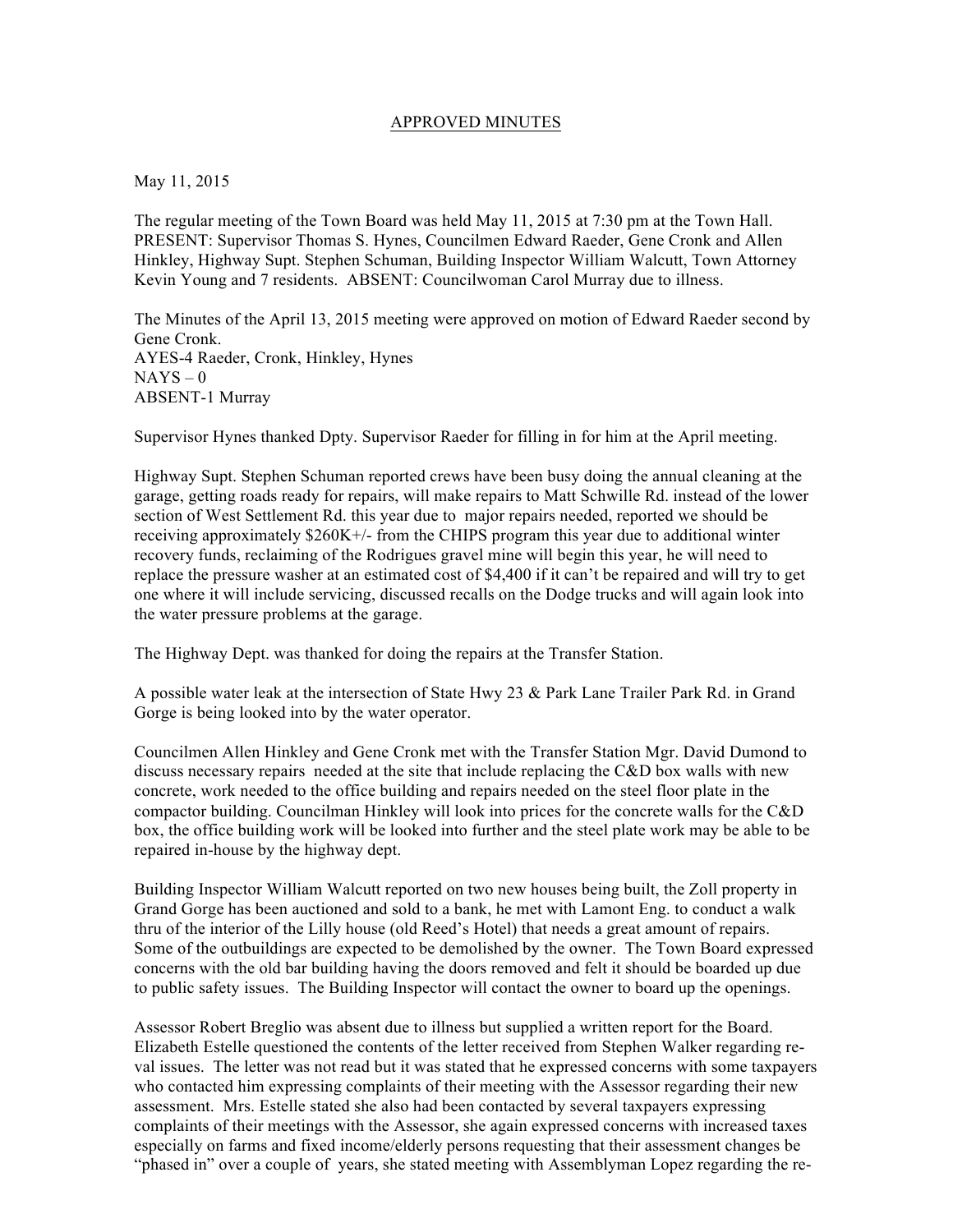val and taxes and questioned how much money the Town received to complete the re-val and expressed concerns with formulas used for land values. Other than Councilman Raeder who had spoken with one taxpayer expressing complaints when meeting with the Assessor, no other Board member stated having been contacted by anyone. Attorney Kevin Young explained that the Assessor must follow the State guidelines for assessing where he can't assess based on who the owner is but rather by what the property is, he discussed Watershed Ag Council (WAC) and Conservation easements, discussed NYCDEP assessments, stated during a re-val assessments can't be "phased in" over time for some owners but rather they all have to be done at the same time and again urged taxpayers to contact the legislators as they are the ones who can change the laws to assist in lowering taxes for farms and the elderly. Attorney Young also stated that Assemblyman Lopez, during the Halcottsville /Roxbury School meeting, wanted the Town of Roxbury to go to 100% as it would lower school taxes for Halcottville residents in the Roxbury School District. It was stated that no money has been received from the State yet on completing the re-val but customary amounts are \$3-\$5/parcel. Michael Sheehan requested the Town Board go through the SEQRA process for the re-val to determine its impact on the community. Attorney Young stated assessments do not come under SEQRA. Assessor Clerk Stephanie Seminara added that the Assessor held 22 days of meetings with taxpayers to discuss their assessments and adjustments were made as warranted.

Parks Clerk Carolynn Faraci was absent due to illness so Margaret Ellsworth reported the Love My Park day was well attended with much work being accomplished and the barns are booked for summer and already into 2016. Ellsworth also stated the Soil & Water grant application for Robbins Rd. stream work is due June 1and she requested the Town Board support an application for a Consolidated Funding grant that would include Gould Church and a Main Street Project for commercial/mixed use buildings.

RESOLUTION #42- Resolution by the Town Board approving and endorsing MARK Project Inc in its application to NYS Homes and Community Renewal for funding under the NY Main Street Program

On motion of Allen Hinkley second by Edward Raeder the following resolution was offered and adopted:

"WHEREAS, the MARK Project Inc. desires to apply for up to \$500,000. in financial assistance through the 2015 Consolidated Funding Application (CFA) under the NY Main Street Program; and

WHEREAS, the application proposes funding to assist property owners to complete building renovations to downtown "main street" buildings on Main Streets in the Towns of Andes, Middletown, Roxbury, Shandaken and the Villages of Margaretville and Fleischmanns; and

WHEREAS, the proposed funding will contribute to ongoing community revitalization efforts; and WHEREAS, the grant application requires that the applicant obtain the approval and endorsement of the governing body of the municipality in which the project will be located.

NOW, THEREFORE, BE IT RESOLVED, that the Town Board of the Town of Roxbury approves and endorses the 2015 NY Main Street application for assistance prepared and to be submitted by the MARK Project Inc.

WHEREUPON the resolution was put to a vote as follows:

AYES – 4 Hinkley, Raeder, Cronk, Hynes

 $NAYS - 0$ 

ABSENT – 1 Murray

Attorney Young discussed NYCDEP challenging the assessments on the Grand Gorge Sewer lines. An agreement has been drafted and the Attorney will review the agreement and conduct due diligence before recommending the Town accept.

Discussion took place on issues with the flat roof on the Civic Center. Councilman Cronk recommended a slanted roof be built over the flat roof. Supervisor Hynes stated that idea had been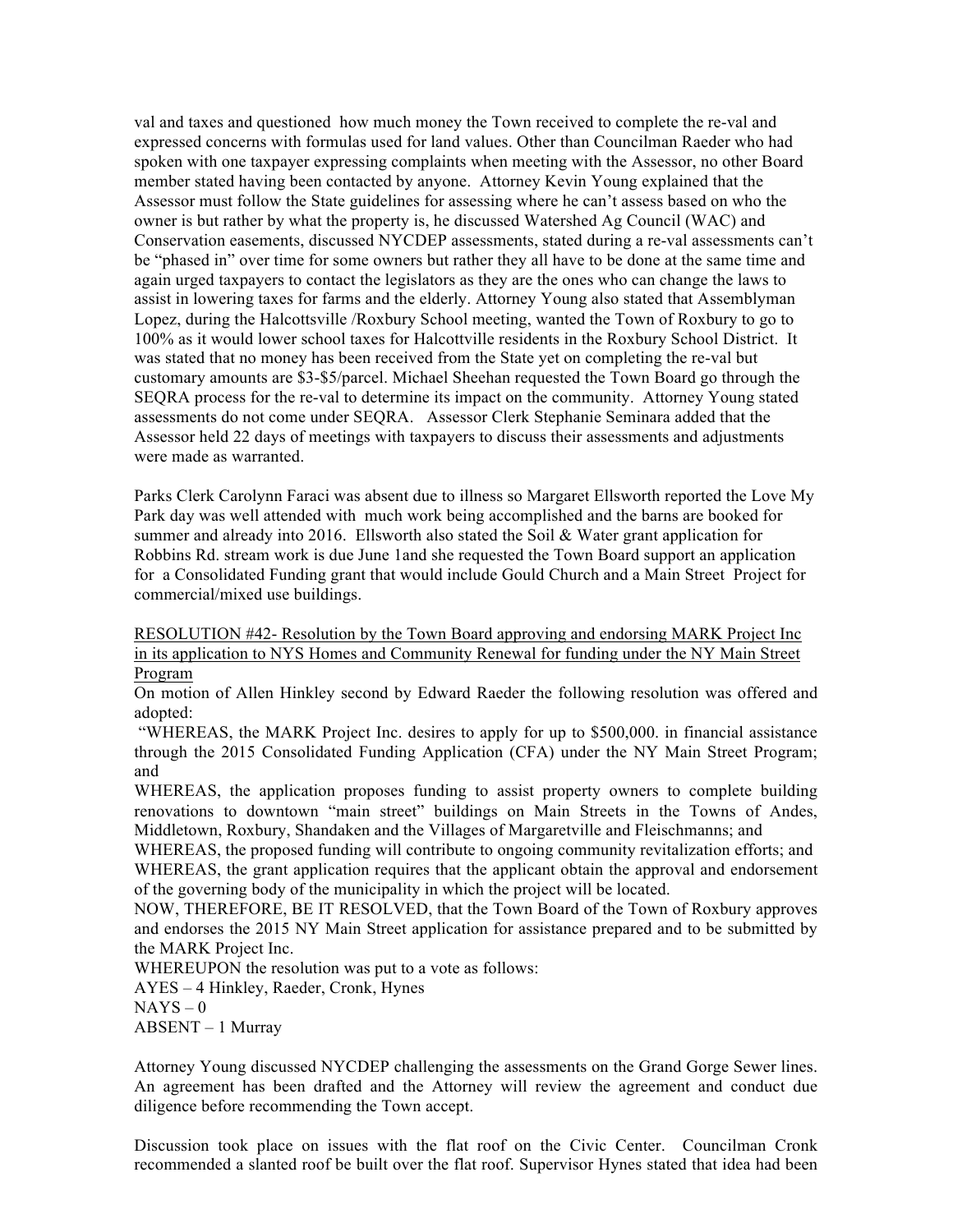looked into years ago but were told it couldn't be done. The matter will be looked into further.

Correspondence was received from Stephen Walker expressing concerns with Assessor issues (as discussed earlier in the meeting) and Transfer Station issues.

A letter was received from Lori Needham, on behalf of Florence Taylor, requesting her water account be credited from charges for the period her water line was frozen and water not used. The Board agreed that the \$7.00 monthly charge for 0-4000 gallons will remain in effect.

Discussion took place on the Grand Gorge  $\&$  Roxbury water usages due to several customers having to run their water during the cold winter months. Before the April Board meeting, a list of water usages for April 2014-March 2015 was given to the Board and an updated list through April 2015 was distributed at the May meeting.

## RESOLUTION #43-WATER ACCOUNT CREDIT

On motion of Allen Hinkley second by Edward Raeder the following resolution was offered and adopted:

"RESOLVED, due to the severe cold winter, the Town Board directs the Water Clerk to credit water accounts in the Grand Gorge and Roxbury Water Districts as follows: calculate the average usage for October –December 2014 and use that amount to adjust and credit back those accounts over the average for the months of January and February 2015 including late fees."

AYES-4 Hinkley, Raeder, Cronk, Hynes NAYS-0 ABSENT-1 Murray

A letter was received from Robert Sanford resigning from the Board of Assessment Review effective May 3, 2015.

On motion of Gene Cronk second by Edward Raeder the Town Board regretfully accepted the resignation of Robert Sanford from the Board of Assessment Review. AYES-4 Cronk, Raeder, Hinkley, Hynes NAYS-0 ABSENT-1 Murray

A letter will be sent to Mr. Sanford thanking him for his many years of service on the Board of Assessment Review.

A letter was received from Elisabeth Weidmann reporting that the water pressure problem at her house in Grand Gorge has been repaired.

No action was taken on the Police Policy.

On motion of Edward Raeder second by Allen Hinkley the Town Board approved the Town Clerk's monthly report for April 2015 in the amount of \$2,701.06 (Town Clerk \$546.06 and Building Permits \$2,155.00) AYES-4 Raeder, Hinkley, Cronk, Hynes NAYS-0 ABSENT-1 Murray

On motion of Edward Raeder second by Allen Hinkley the Town Board approved the Supervisor's monthly report for March 2015. AYES-4 Raeder, Hinkley, Cronk, Hynes NAYS-0 ABSENT-1 Murray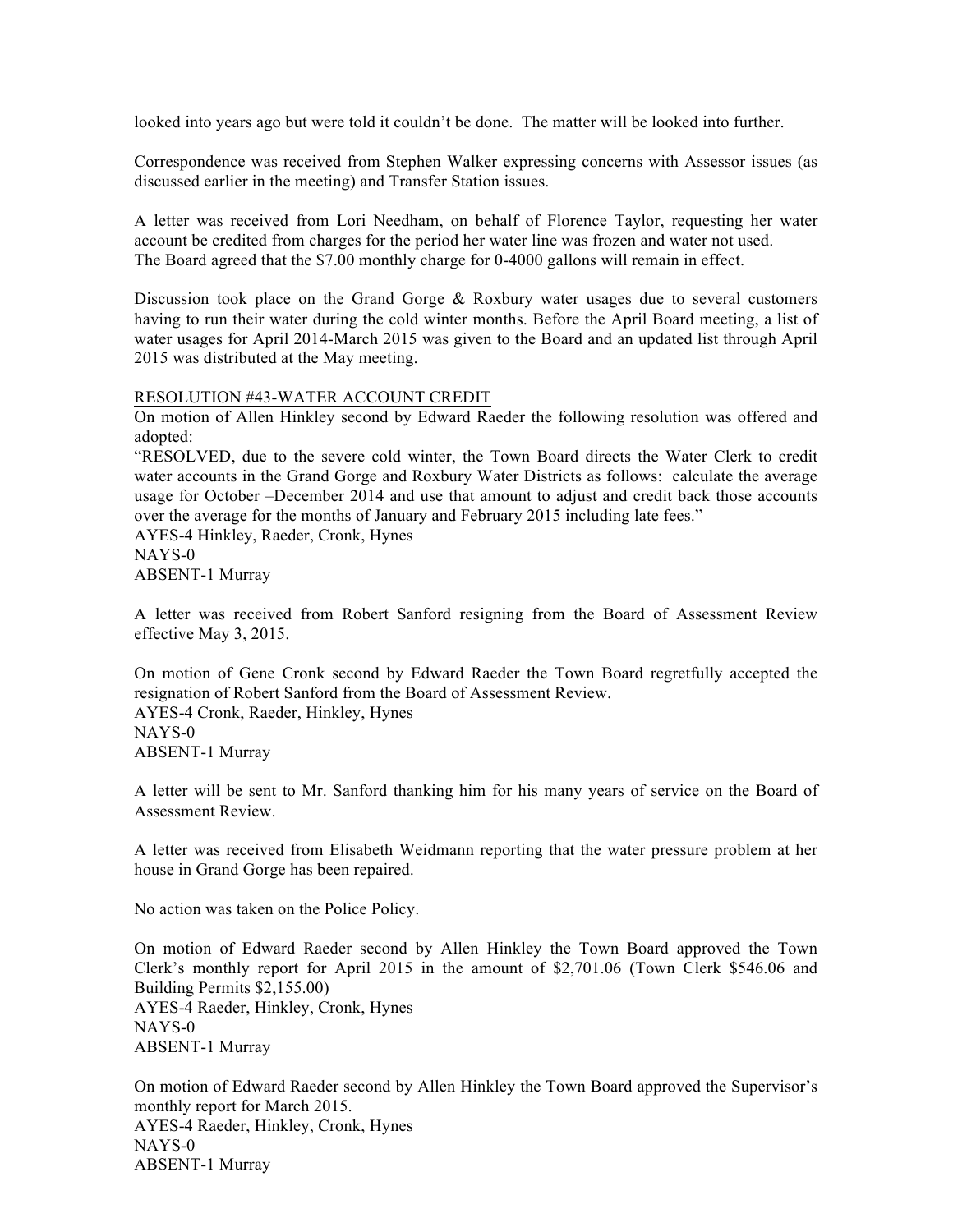There are no monthly reports for the Justice Court for January, February and April 2015 because no invoices have been received yet from the NYS Comptroller Justice Court Fund.

On motion of Allen Hinkley second by Edward Raeder the Town Board approved the Assessor's monthly report for April, 2015. AYES-4 Hinkley, Raeder, Cronk, Hynes NAYS-0 ABSENT-1 Murray

On motion of Edward Raeder second by Allen Hinkley the Town Board approved the CDBG (HUD) Fund monthly report for April 2015 reflecting a balance of \$79,521.50. AYES- 4 Raeder, Hinkley, Cronk, Hynes NAYS-0 ABSENT-1 Murray

On motion of Allen Hinkley second by Gene Cronk the Town Board approved the Building Inspector's monthly report for April 2015. AYES-4 Hinkley, Cronk, Raeder, Hynes NAYS-0 ABSENT-1 Murray

On motion of Edward Raeder second by Allen Hinkley the Town Board approved the Tax Collector's monthly report for April 2015. AYES-4 Raeder, Hinkley, Cronk, Hynes NAYS-0

ABSENT-1 Murray

On motion of Allen Hinkley second by Edward Raeder the Town Board approved the Water District Receipts report for April 2015 in the following amounts: Denver \$2,964.94; Grand Gorge \$3,205.84 and Roxbury \$4,497.49.

AYES-4 Hinkley, Raeder, Cronk, Hynes NAYS-0 ABSENT-1 Murray

## RESOLUTION #44- STANDARD WORK DAY AND REPORTING RESOLUTION FOR ELECTED AND APPOINTED OFFICIALS

On motion of Edward Raeder second by Gene Cronk the following resolution was offered and adopted:

BE IT RESOLVED, that the Town of Roxbury /XXXXX hereby establishes the following standard work days for these titles and will report the officials to the New York State and Local Retirement System based on timekeeping systems records or their record of activities:

| Title            | Standard<br><b>Work Day</b><br>(Hrs/day)<br>Min. 6 hrs<br>Max 8 hrs | Name<br>(First and<br>Last) | Social<br>Security<br><b>Number</b><br>(Last 4<br>digits) | Registration<br>Number | Tier 1<br>(Check<br>only if<br>member<br>is in Tier 1) | <b>Current Term</b><br>Begin & End<br><b>Dates</b><br>Mm/dd/yy-<br>mm/dd/yy) | Participates<br>in<br>Employer's<br>Time<br>Keeping<br>System<br>(Yes/No-if<br>Yes, do not<br>complete<br>the last two<br>columns) | Record of<br><b>Activities</b><br>Result | Not<br>Submitted<br>(Check only<br>if official did<br>not submit<br>their Record<br>of Activities) |
|------------------|---------------------------------------------------------------------|-----------------------------|-----------------------------------------------------------|------------------------|--------------------------------------------------------|------------------------------------------------------------------------------|------------------------------------------------------------------------------------------------------------------------------------|------------------------------------------|----------------------------------------------------------------------------------------------------|
| <b>ELECTED</b>   |                                                                     |                             |                                                           |                        |                                                        |                                                                              |                                                                                                                                    |                                          |                                                                                                    |
| <b>OFFICIALS</b> |                                                                     |                             |                                                           |                        |                                                        |                                                                              |                                                                                                                                    |                                          |                                                                                                    |
|                  |                                                                     |                             |                                                           |                        |                                                        |                                                                              |                                                                                                                                    |                                          |                                                                                                    |
|                  |                                                                     |                             |                                                           |                        |                                                        |                                                                              |                                                                                                                                    |                                          |                                                                                                    |
|                  |                                                                     |                             |                                                           |                        |                                                        |                                                                              |                                                                                                                                    |                                          |                                                                                                    |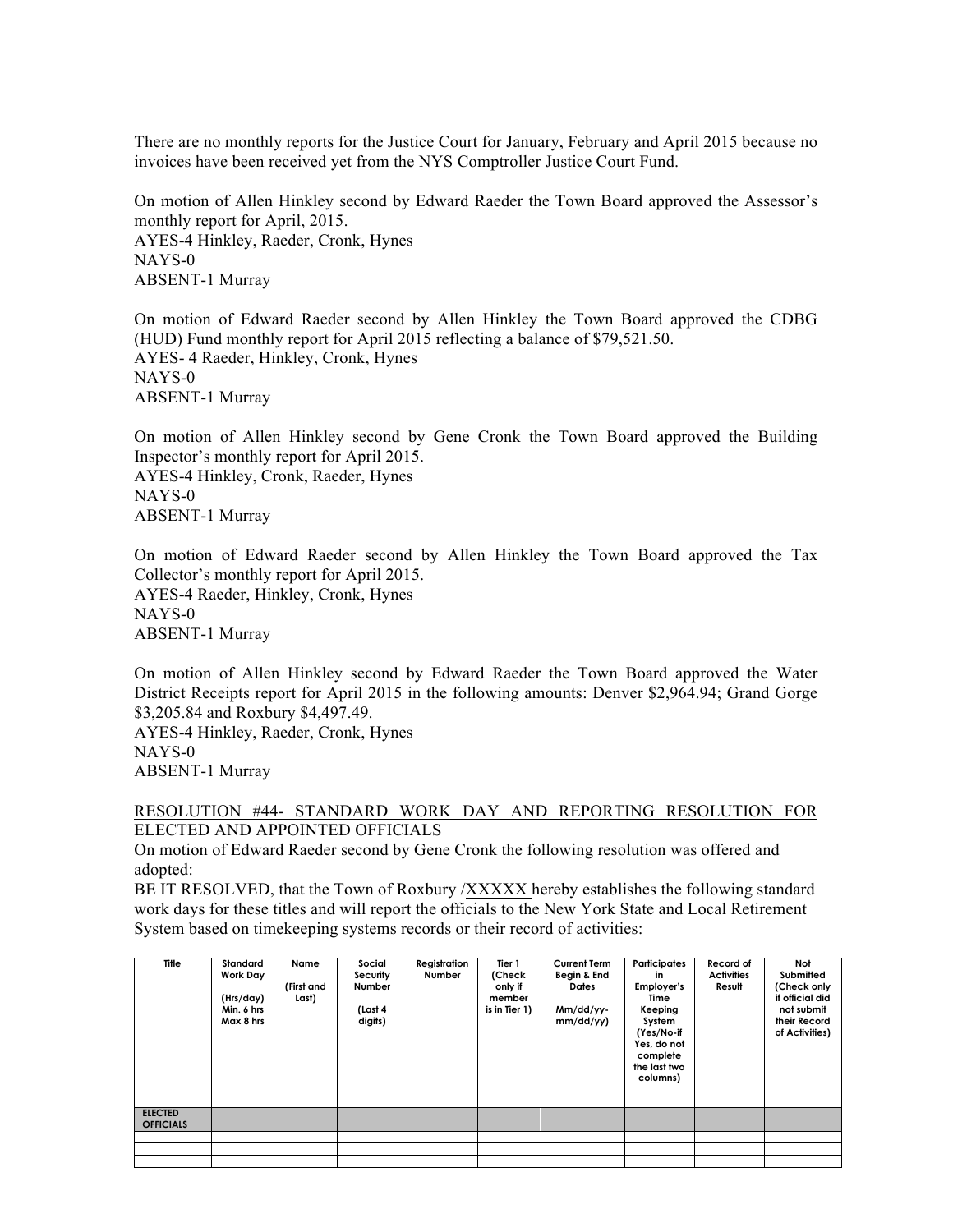| <b>APPOINTED</b><br><b>OFFICIALS</b>         |   |                       |             |          |                        |           |       |  |
|----------------------------------------------|---|-----------------------|-------------|----------|------------------------|-----------|-------|--|
| Assessor<br>Clerk                            | 8 | Stephanie<br>Seminara | <b>XXXX</b> | XXXXXXXX | $1/1/15$ -<br>12/31/15 | Yes       |       |  |
| <b>Bkpr/Dpty</b><br>Clk/Parks<br>Clk/Bud Off | 8 | Carolynn<br>Faraci    | <b>XXXX</b> | XXXXXXXX | $1/1/15$ -<br>12/31/15 | <b>No</b> | 19.33 |  |
| Court Clerk                                  | 8 | Sandra<br>Rockwell    | <b>XXXX</b> | XXXXXXXX | $1/1/15$ -<br>12/31/15 | Yes       |       |  |
|                                              |   |                       |             |          |                        |           |       |  |

AYES – 4 Raeder, Cronk, Hinkley, Hynes NAYS-0 ABSENT-1 Murray

On motion of Allen Hinkley second by Gene Cronk the Town Board stated having no objections to Creekside Restaurant in Grand Gorge renewing their liquor license with New York State. AYES-4 Hinkley, Cronk, Raeder, Hynes NAYS-0 ABSENT-1 Murray

No action was taken in filling the vacancy on the Board of Assessment Review.

Discussion took place on the Town Clerk receiving complaints of unlicensed dogs from several dog owners renewing their dog licenses. A copy of the current dog law was distributed to the Town Board who considered conducting a door to door dog enumeration. Attorney Young will review the dog law and report back to the Town Board.

Discussion took place on complaints that have been received from residents on Lake St. expressing concerns with poor water drainage in that area even though the Town just completed a project to remediate the problem. The engineer will be contacted to look into the matter.

The Greater Roxbury Business Assoc. (GRBC) would like to hang flower baskets on NYSEG poles in the hamlet of Roxbury and has requested to be under the Town's insurance for said project. The Grand Gorge Community Action Group had previously asked the same for the Grand Gorge area and no objections had been stated by the Town Board.

## RESOLUTION#45-FLOWER BASKET PERMITS

On motion of Allen Hinkley second by Edward Raeder the following resolution was offered and adopted:

"RESOLVED, the Town Board authorizes the Grand Gorge Community Action Group and the Greater Roxbury Business Association to be under the Town's liability insurance for permit applications to be submitted to NYSEG and NYS Dept. of Transportation (NYSDOT) for hanging flower baskets on poles in the hamlets of Grand Gorge and Roxbury; and

BE IT FURTHER RESOLVED, the Town Clerk was authorized to submit the applications to NYSEG and NYSDOT under the Town's name on behalf of the organizations named above." AYES-4 Hinkley, Raeder, Cronk, Hynes

NAYS-0

ABSENT-1 Murray

# RESOLUTION #46 – RESOLUTION TO GO INTO EXECUTIVE SESSION TO DISCUSS A PERSONNEL ISSUE

On motion of Allen Hinkley second by Edward Raeder the following resolution was offered and adopted:

"RESOLVED, the Town Board agreed to enter into Executive Session at 8:45 pm to discuss a